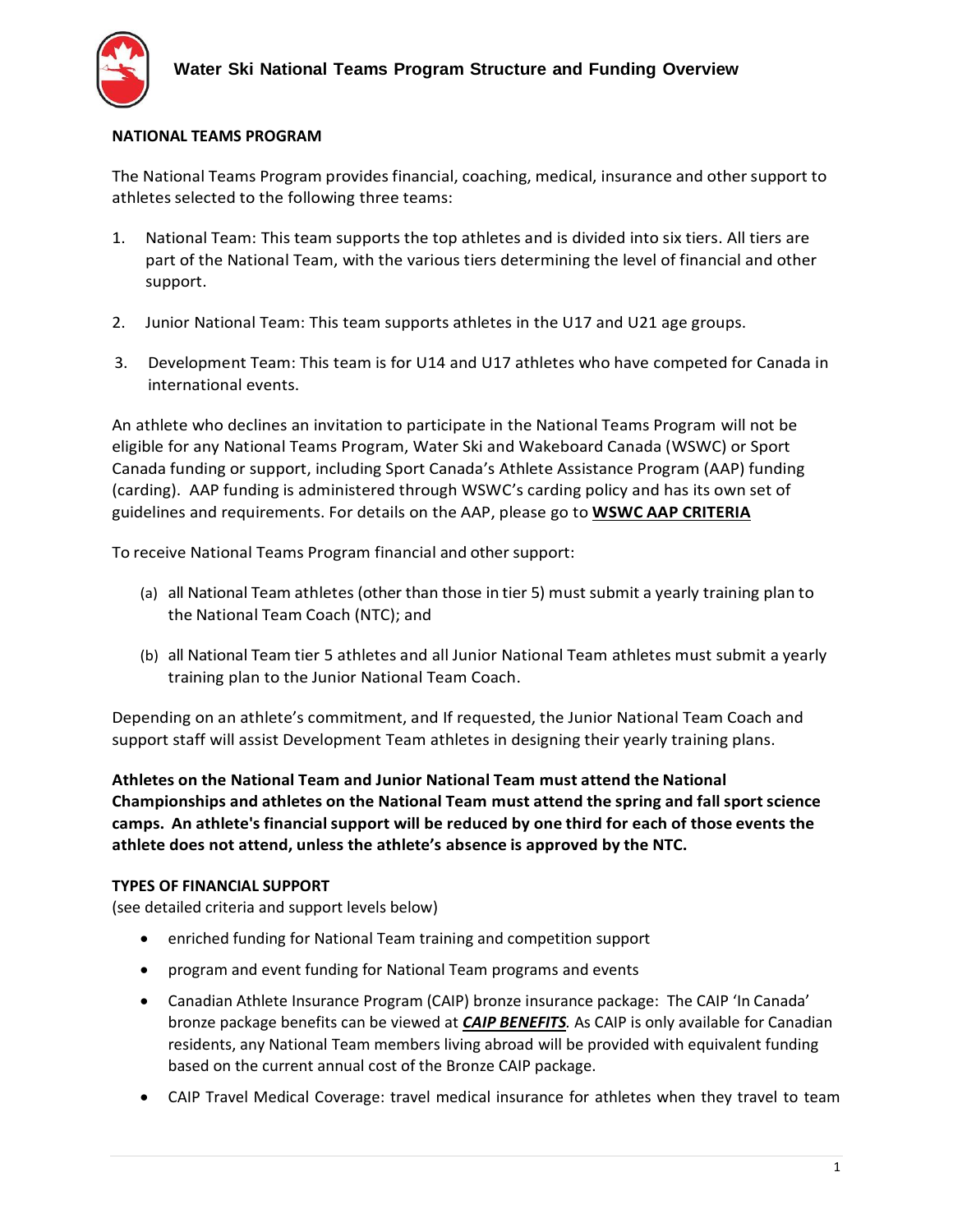

programs and events (as identified by the NTC).

## **NATIONAL TEAM SUPPORT SNAPSHOT**

(see detailed criteria and support levels below)

| Category                    | <b>Enriched</b><br><b>Funding</b><br>Eligibility | Program and<br>Event<br><b>Funding</b> | <b>CAIP Bronze</b><br><b>Insurance</b><br>Package | <b>CAIP Travel</b><br><b>Medical</b><br>Coverage | <b>Safe Sport</b><br><b>Training</b> |
|-----------------------------|--------------------------------------------------|----------------------------------------|---------------------------------------------------|--------------------------------------------------|--------------------------------------|
| National Team Tier 1        |                                                  |                                        |                                                   |                                                  |                                      |
| <b>National Team Tier 2</b> |                                                  |                                        |                                                   |                                                  |                                      |
| <b>National Team Tier 3</b> |                                                  |                                        |                                                   |                                                  |                                      |
| National Team Tier 4        | X                                                |                                        |                                                   |                                                  |                                      |
| National Team Tier 5        | χ                                                | partial                                |                                                   |                                                  |                                      |
| National Team Tier 6        | X                                                | partial                                |                                                   |                                                  |                                      |
| <b>Junior National Team</b> | X                                                | limited                                |                                                   |                                                  |                                      |
| Development Team            | v                                                |                                        |                                                   |                                                  |                                      |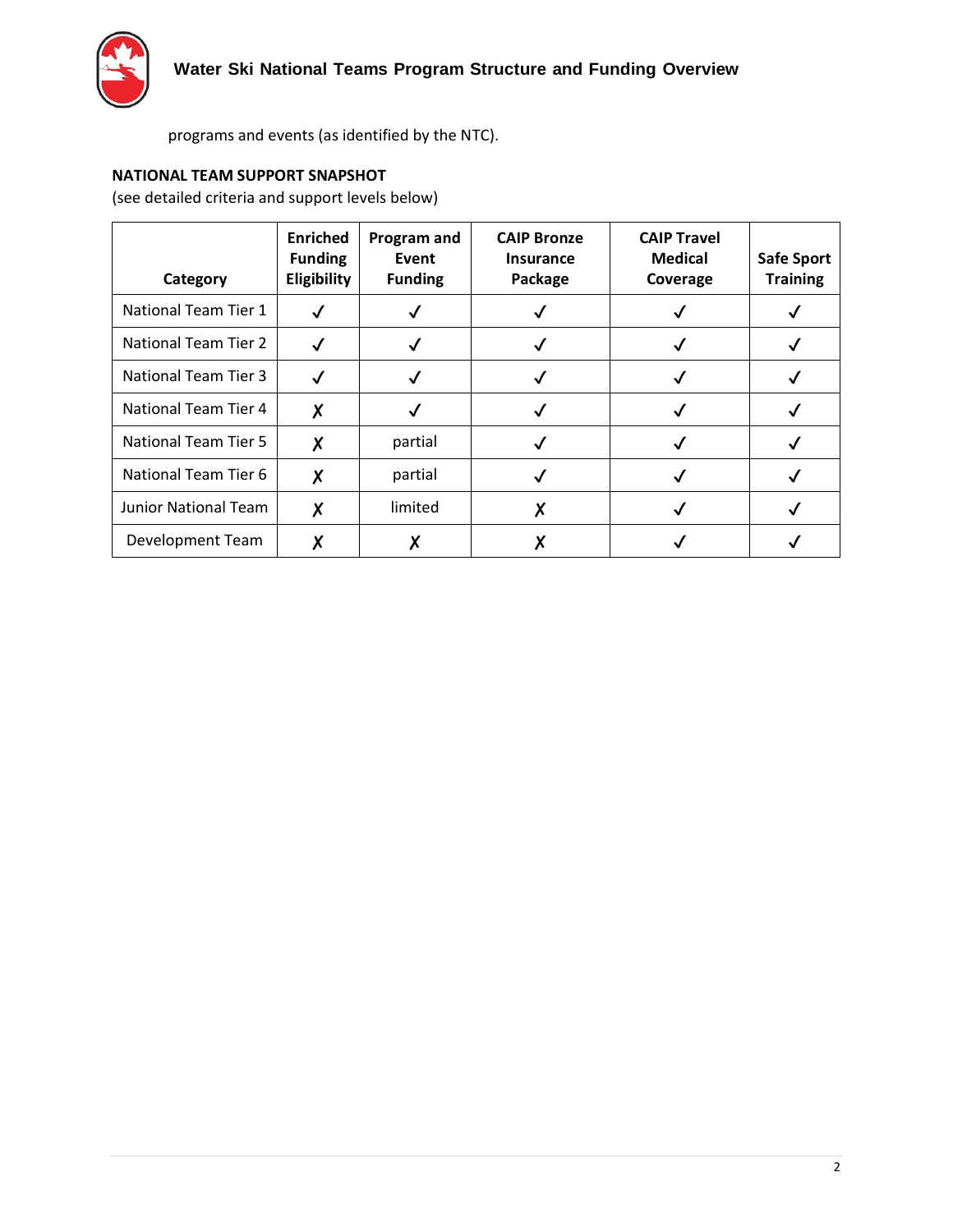

| NATIONAL TEAMS PROGRAM CRITERIA AND SUPPORT LEVELS                      |                                                                                                                                                                                                                                                                                                                                                                                                                                                                                                                                                     |                                                                                                                                                                                                                                                                                                                                                                                                                                                                                                                                                             |  |  |  |
|-------------------------------------------------------------------------|-----------------------------------------------------------------------------------------------------------------------------------------------------------------------------------------------------------------------------------------------------------------------------------------------------------------------------------------------------------------------------------------------------------------------------------------------------------------------------------------------------------------------------------------------------|-------------------------------------------------------------------------------------------------------------------------------------------------------------------------------------------------------------------------------------------------------------------------------------------------------------------------------------------------------------------------------------------------------------------------------------------------------------------------------------------------------------------------------------------------------------|--|--|--|
| Category                                                                | Qualification Criteria <sup>1, 2, 3</sup>                                                                                                                                                                                                                                                                                                                                                                                                                                                                                                           | <b>Financial Support Criteria</b>                                                                                                                                                                                                                                                                                                                                                                                                                                                                                                                           |  |  |  |
| National Team Tier 1:<br>Podium                                         | Athletes who place first, second or third in slalom, trick,<br>jump or overall at the last World Championships.<br>If an athlete who qualified for this category because of a<br>podium placement at more than one past World<br>Championships does not place first, second or third in an<br>event at the last World Championships, the NTC may<br>permit that athlete to remain in this category for the next<br>two years if the NTC believes that the athlete remains<br>capable of a podium placement at the following World<br>Championships. | Eligible for enriched funding for training and competitions.<br>Full funding for all National Team program events (as identified by the NTC),<br>including Nationals, Pan American Championships, World Championships and<br>sport science camps.<br>Canadian Athlete Insurance Plan (CAIP) bronze insurance package coverage for<br>athletes living in Canada or the equivalent payout for athletes living outside of<br>Canada.                                                                                                                           |  |  |  |
| National Team Tier 2:<br>Carded                                         | Athletes who receive Athlete Assistance Program (AAP)<br>carding support from Sport Canada. Water ski currently has<br>seven cards available.                                                                                                                                                                                                                                                                                                                                                                                                       | CAIP travel/medical insurance for athletes when they travel to National Team<br>program events (as identified by the NTC), including Nationals, Pan American<br>Championships, World Championships and sport science camps.                                                                                                                                                                                                                                                                                                                                 |  |  |  |
| <b>National Team Tier 3:</b><br>World Team                              | The six athletes whose scores at the last World<br>Championships were used to determine the Canadian Team<br>score at the Championships.                                                                                                                                                                                                                                                                                                                                                                                                            |                                                                                                                                                                                                                                                                                                                                                                                                                                                                                                                                                             |  |  |  |
| <b>National Team Tier 4:</b><br><b>Elite Exceptional</b><br>Performance | Athletes who in the prior calendar year: (i) qualified for the<br>US Masters; (ii) placed first, second or third in slalom, trick or<br>jump at a professional event; (iii) are in the top eight for<br>slalom, trick or jump or the top three for overall on the prior<br>calendar year's October World Ranking List; or (iv) placed in<br>the top eight in slalom, trick or jump or the top three in<br>overall at the last World Championships.                                                                                                  | Full funding for all National Team program events (as identified by the NTC),<br>including Nationals, Pan American Championships, World Championships and sport<br>science camps.<br>CAIP bronze insurance package coverage for athletes living in Canada or the<br>equivalent payout for athletes living outside of Canada.<br>CAIP travel/medical insurance for athletes when they travel to National Team<br>program events (as identified by the NTC), including Nationals, Pan American<br>Championships, World Championships and sport science camps. |  |  |  |
| <b>National Team Tier 5:</b><br>U21 Exceptional<br>Performance          | Athletes under 21 on December 31 of the prior calendar<br>year who competed in the last U17 or U21 World<br>Championships and also competed in the last Open World<br>Championships.                                                                                                                                                                                                                                                                                                                                                                | Full funding for Nationals and sport science camps and partial funding for Pan<br>American Championships and World Championships.<br>CAIP bronze insurance package coverage for athletes living in Canada or the<br>equivalent payout for athletes living outside of Canada.<br>CAIP travel/medical insurance for athletes when they travel to National Team<br>program events (as identified by the NTC), including Nationals, Pan American<br>Championships, World Championships and sport science camps.                                                 |  |  |  |